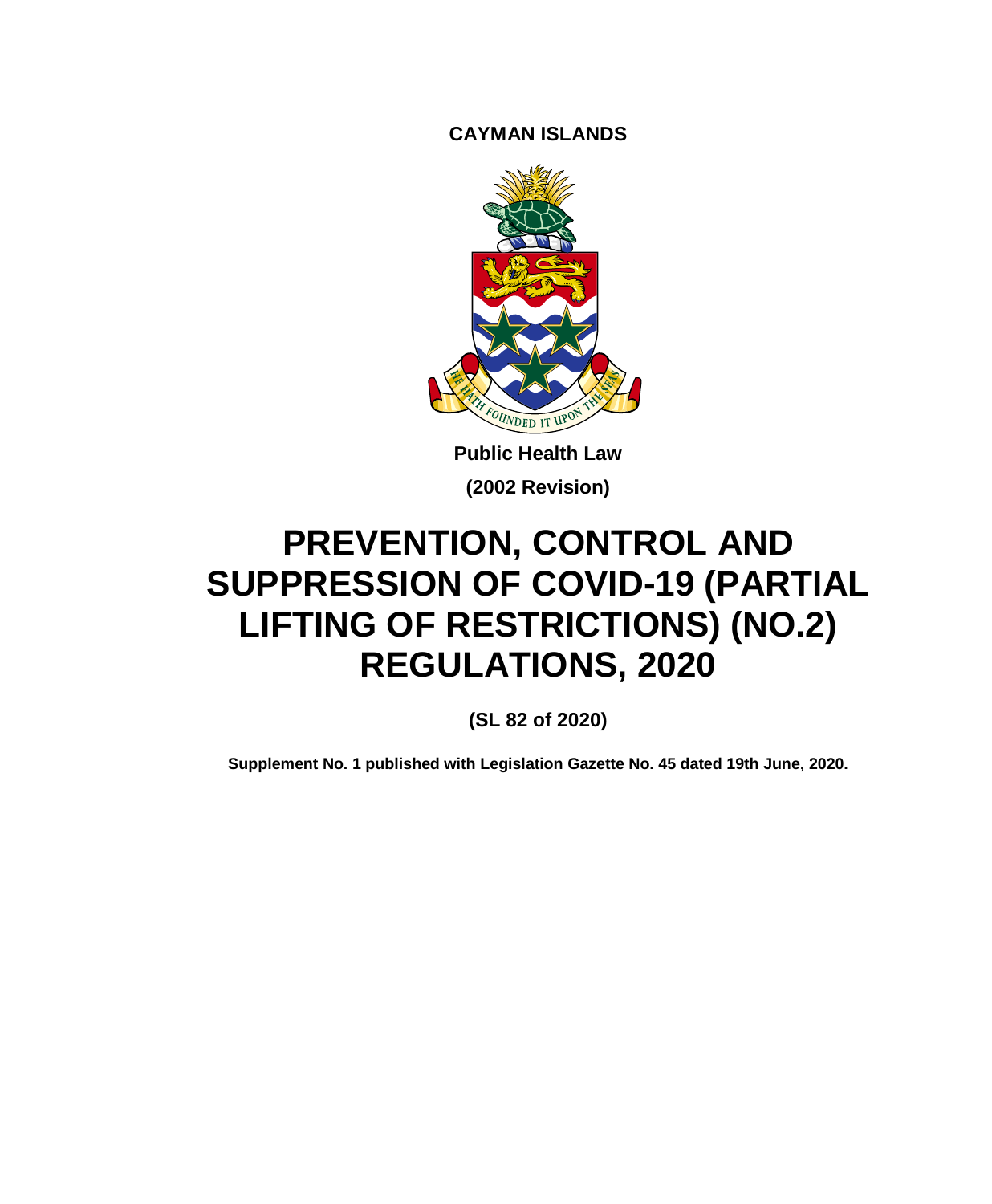## **PUBLISHING DETAILS**

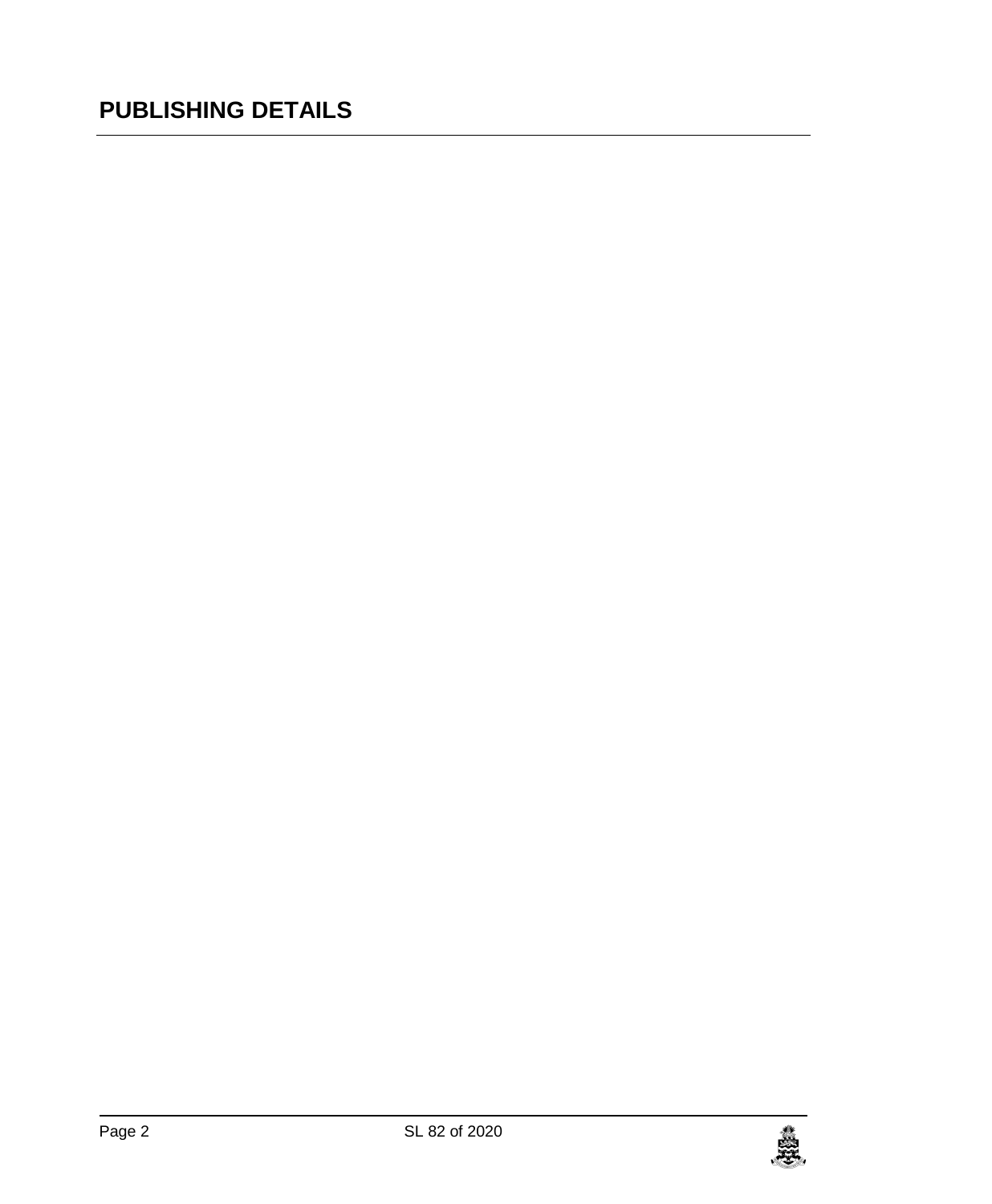### **CAYMAN ISLANDS**



**(2002 Revision)**

# **PREVENTION, CONTROL AND SUPPRESSION OF COVID-19 (PARTIAL LIFTING OF RESTRICTIONS) (NO.2) REGULATIONS, 2020**

**(SL 82 of 2020)**

### **Arrangement of Regulations**

| Regulation     |                                                                                   | Page |
|----------------|-----------------------------------------------------------------------------------|------|
| $\mathbf{1}$ . |                                                                                   |      |
| 2.             |                                                                                   |      |
| 3.             |                                                                                   |      |
| 4.             |                                                                                   |      |
| 5.             |                                                                                   |      |
| 6.             |                                                                                   |      |
| 7.             |                                                                                   |      |
| 8.             |                                                                                   |      |
| 9.             |                                                                                   |      |
| 10.            | Prohibition on holding of public meeting, procession or festive ceremony in Grand |      |
|                |                                                                                   |      |
| 11.            | Restriction on certain activities and operations in Grand Cayman and Cayman Brac  |      |
| 12.            |                                                                                   |      |
| 13.            |                                                                                   |      |
| 14.            |                                                                                   |      |
| 15.            |                                                                                   |      |
| 16.            |                                                                                   |      |
| 17.            |                                                                                   |      |
| 18             |                                                                                   |      |

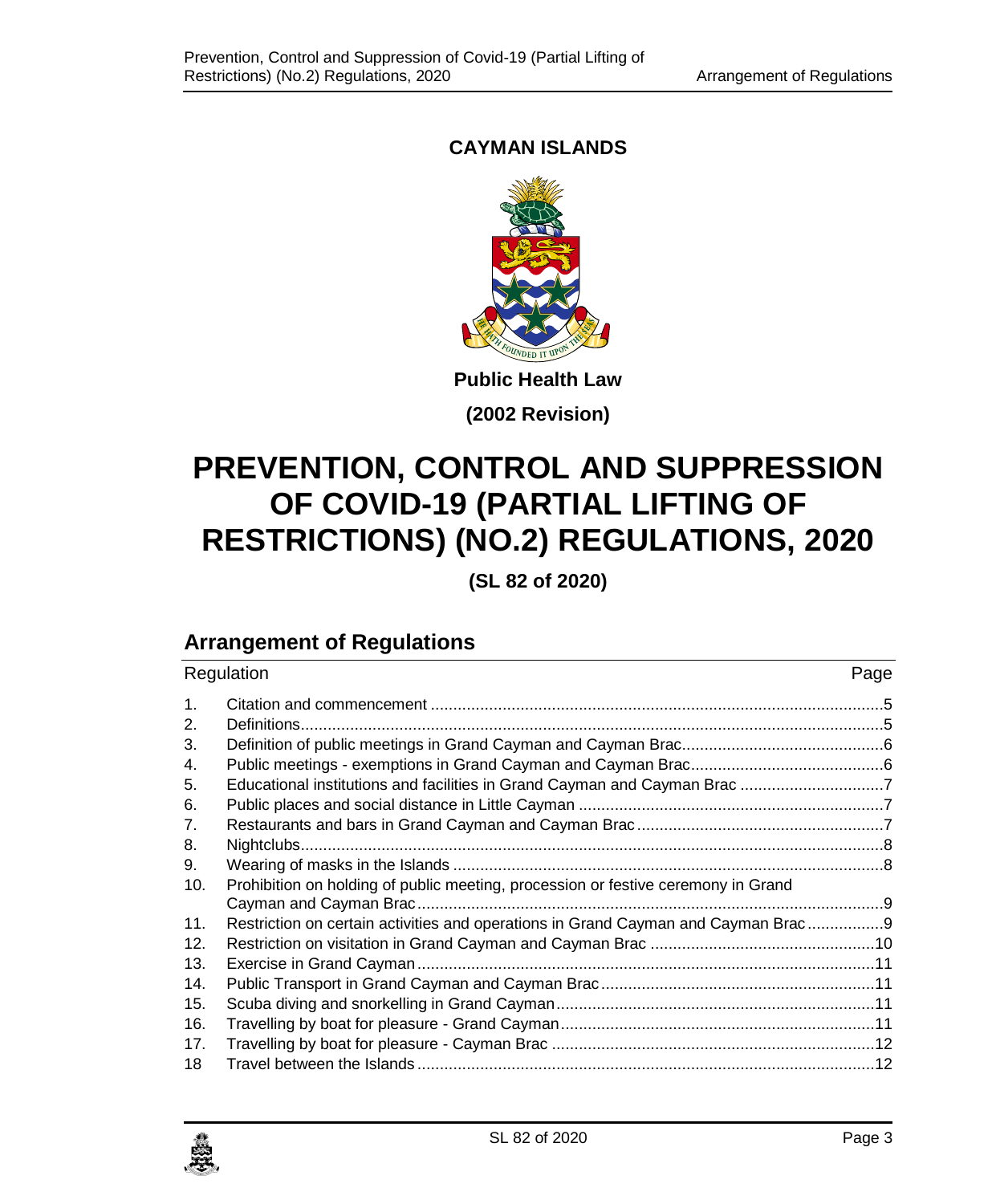| 19. | Repeal of the Prevention, Control and Suppression of Covid-19 (Partial Lifting of |     |
|-----|-----------------------------------------------------------------------------------|-----|
| 21  |                                                                                   |     |
|     | <b>SCHEDULE</b>                                                                   | 15. |

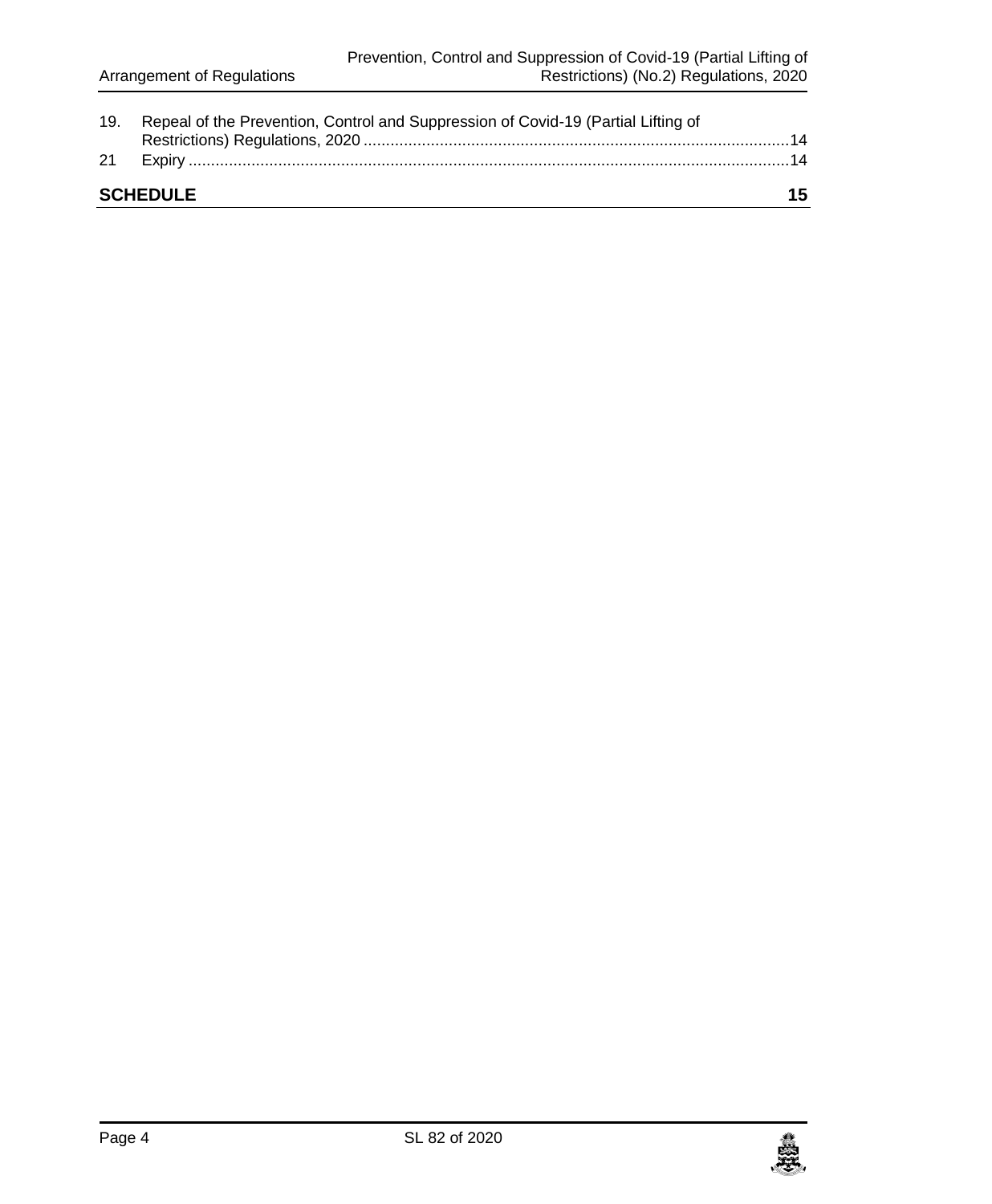### <span id="page-4-0"></span>**CAYMAN ISLANDS**



**(2002 Revision)**

# **PREVENTION, CONTROL AND SUPPRESSION OF COVID-19 (PARTIAL LIFTING OF RESTRICTIONS) (NO.2) REGULATIONS, 2020**

**(SL 82 of 2020)**

In exercise of the powers conferred by section 34 of the Public Health Law (2002 Revision) the Cabinet makes the following Regulations —

#### **1. Citation and commencement**

- **1**. (1) These Regulations may be cited as the Prevention, Control and Suppression of Covid-19 (Partial Lifting of Restrictions) (No.2) Regulations, 2020.
	- (2) These Regulations come into force on 21st June, 2020.

#### <span id="page-4-1"></span>**2. Definitions**

**2**. In these Regulations —

**"festive ceremony**" means a ceremony to celebrate a locally recognised religious event or a public general holiday and includes an agricultural show;

**"public place**" means any highway, street, public park or garden, any sea beach and any public bridge, road, lane, footway, square, court, alley or passage, whether a thoroughfare or not; and includes any open space and any premises to which, for the time being, the public have or are permitted to have access, whether on payment or otherwise;

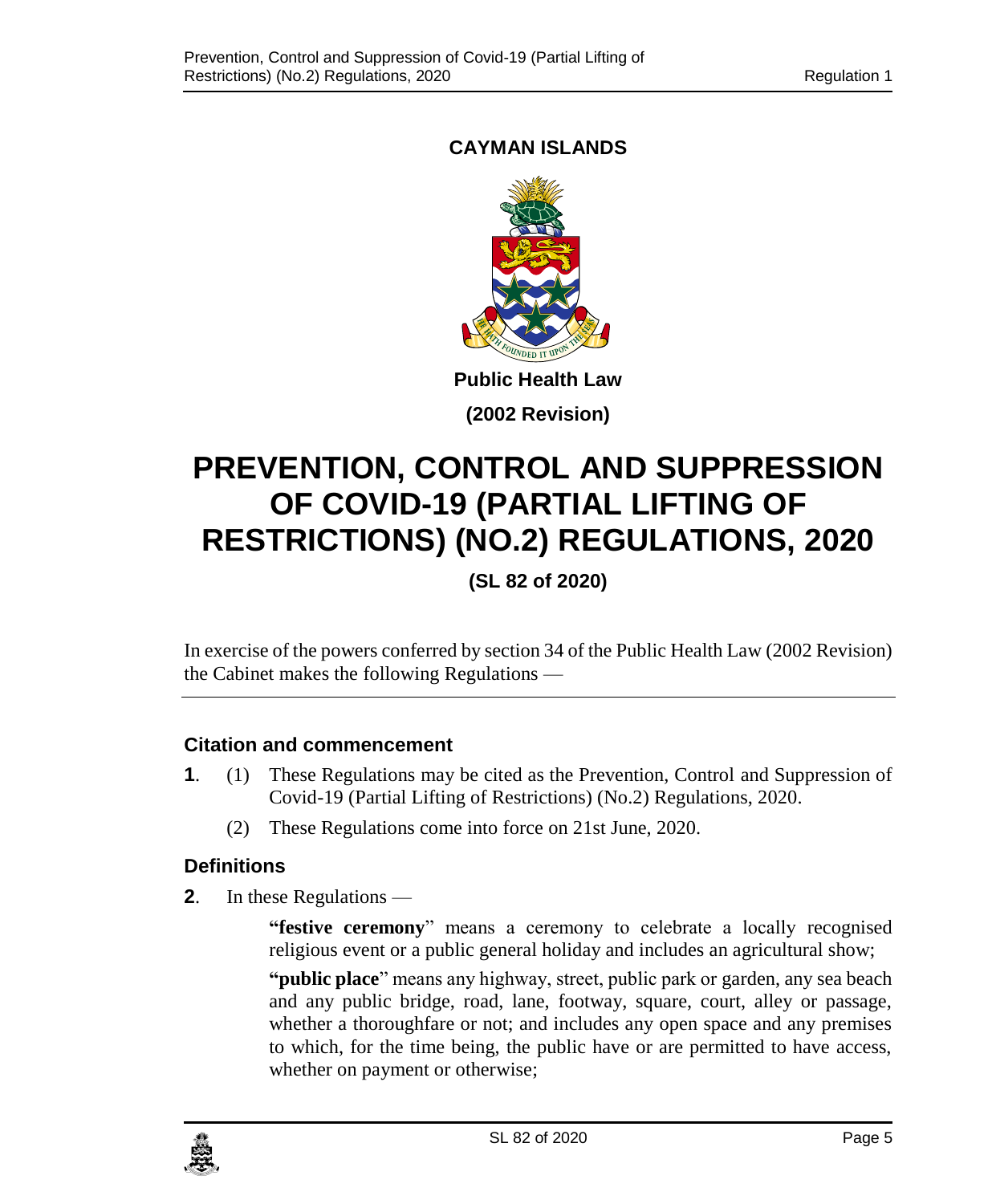"**virus**" means the virus known as Covid-19; and

"**waters**" means the waters of the territorial seas of the Islands.

#### <span id="page-5-0"></span>**3. Definition of public meetings in Grand Cayman and Cayman Brac**

- **3**. (1) In these Regulations "**public meeting**" in Grand Cayman and Cayman Brac means a gathering of more than twenty-five persons in any public place for the purposes of engaging in the activities specified in paragraph (2).
	- (2) The activities to which paragraph (1) relates are as follows
		- (a) leisure, recreational or spiritual activities including those organised by service clubs, faith-based organisations, community organisations, civic organisations and business organisations.
		- (b) parades and social activities related to such parades, including stage shows and parties;
		- (c) concerts;
		- (d) conventions;
		- (e) conferences;
		- (f) graduations; and
		- (g) fundraisers.
	- (3) For the purposes of the definition of "public meeting", "**person**" does not include a person employed to provide the activities specified in the definition of "public meeting".

#### <span id="page-5-1"></span>**4. Public meetings - exemptions in Grand Cayman and Cayman Brac**

- **4**. (1) Subject to this regulation, the definition of "public meeting" in regulation 3 does not extend to any activity in the following public places in Grand Cayman and Cayman Brac —
	- (a) establishments, institutions, businesses, organisations and offices, including cinemas and theatres; and
	- (b) any church which can accommodate more than twenty-five persons.
	- (2) The owner or operator of a public place specified in paragraph (1) shall restrict the number of customers inside the place of business at any one time so that each customer is able to distance himself or herself at least six feet from any other person.
	- (3) Every person who is indoors a public place specified in paragraph (1) shall wear a mask or cloth face covering in accordance with regulation 9.
	- (4) Subject to regulations 7 and 13(2)(b), each person in a public place shall maintain a distance of at least six feet from another person.

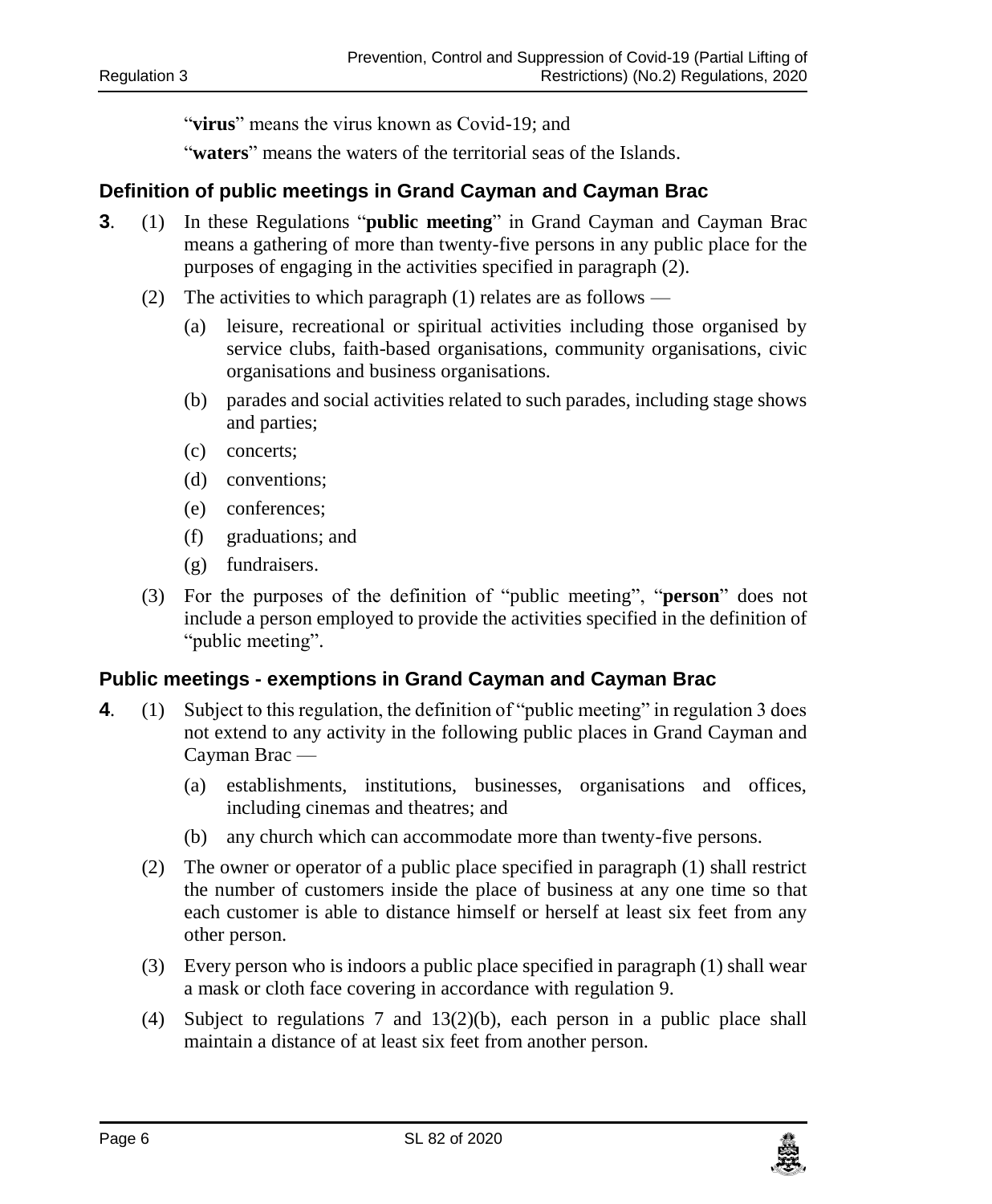(5) A person who contravenes paragraph (2) or (4) commits an offence and is liable on conviction to a fine of one thousand dollars and to imprisonment for six months.

#### <span id="page-6-0"></span>**5. Educational institutions and facilities in Grand Cayman and Cayman Brac**

- **5**. (1) Educational institutions and facilities, including summer camps and vacation bible schools, may commence full operations on or after 5th July, 2020, including social and sporting activities.
	- (2) Sporting activities at an educational institution or facility are subject to regulation 13(2)(b).

#### <span id="page-6-1"></span>**6. Public places and social distance in Little Cayman**

- **6**. (1) The owner or operator of a public place in Little Cayman shall restrict the number of customers inside the place of business at any one time so that each customer is able to distance himself or herself at least six feet from any other person.
	- (2) Each person who is indoors a public place shall maintain a distance of at least six feet from another person.
	- (3) Paragraph (2) does not apply to persons who reside at the same household.
	- (4) A person who contravenes paragraph (1) or (2) commits an offence and is liable on conviction to a fine of one thousand dollars and to imprisonment for six months.

#### <span id="page-6-2"></span>**7. Restaurants and bars in Grand Cayman and Cayman Brac**

- **7**. (1) The following applies to restaurants and bars in Grand Cayman
	- (a) from the date of commencement of these Regulations up to 11.59 p.m. on 4th July, 2020, restaurants and bars may offer services on any outside areas which form a part of the premises of the restaurant or bar, subject to the following conditions —
		- (i) each table shall be at least eight feet apart;
		- (ii) persons at a table shall be seated at least six feet apart;
		- (iii) no person shall be permitted to be seated or served at an indoor counter in a restaurant or bar;
		- (iv) servers and front of house staff shall wear masks or cloth face coverings while serving customers; and
		- (v) a restaurant or bar is permitted to operate within the hours of operation permitted by the *Liquor Licensing Law (2019 Revision)*, the *Sunday Trading Law (2014 Revision)* and the *Trade and Business Licensing Law (2019 Revision)*; and

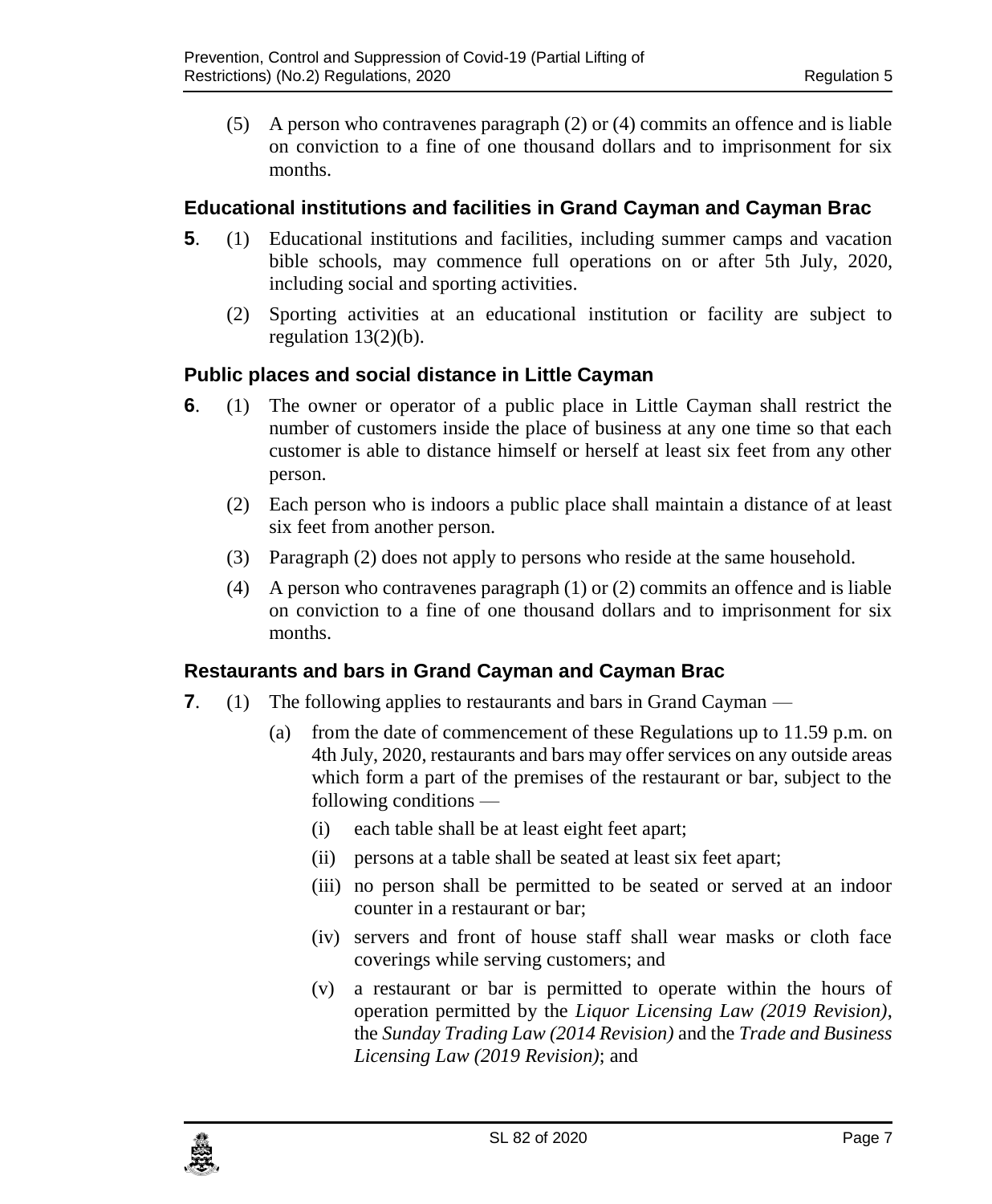- (b) on and after 5th July, 2020, restaurants and bars may offer indoor and outdoor services, subject to the following conditions —
	- (i) each table shall be at least six feet apart;
	- (ii) persons at a table shall be seated at least three feet apart;
	- (iii) servers and front of house staff shall wear masks or cloth face coverings while serving customers; and
	- (iv) a restaurant or bar is permitted to operate within the hours of operation permitted by the *Liquor Licensing Law (2019 Revision)*, the *Sunday Trading Law (2014 Revision)* and the *Trade and Business Licensing Law (2019 Revision)*.
- (2) The following applies to restaurants and bars in Cayman Brac from the date of commencement of these Regulations —
	- (a) servers and front of house staff shall wear masks or cloth face coverings while serving customers; and
	- (b) a restaurant or bar is permitted to operate within the hours of operation permitted by the *Liquor Licensing Law (2019 Revision)*, the *Sunday Trading Law (2014 Revision)* and the *Trade and Business Licensing Law (2019 Revision)*.
- (3) Up to 11:59 p.m. on 18th July, 2020, an owner or operator of a restaurant or bar in Grand Cayman or Cayman Brac shall not permit customers to engage in dancing or karaoke at the restaurant or bar.
- (4) An owner or operator of a restaurant or bar who contravenes or causes a contravention of paragraph (1), (2) or (3) commits an offence and is liable on conviction to a fine of one thousand dollars and to imprisonment for six months.

#### <span id="page-7-0"></span>**8. Nightclubs**

- **8**. (1) No person shall operate a nightclub in the Islands before 19th July, 2020.
	- (2) An owner or operator of a nightclub who contravenes paragraph (1) commits an offence and is liable on conviction to a fine of one thousand dollars and to imprisonment for six months.

#### <span id="page-7-1"></span>**9. Wearing of masks in the Islands**

- **9.** (1) Any person over the age of two years old who is indoors a public place and is unable to, or does not maintain a distance of six feet from every other person, shall cover his or her mouth and nose with a mask or cloth face covering, except —
	- (a) where the person is unable to wear a mask or cloth face covering due to a medical condition or the person is otherwise exempted by guidance provided by the Medical Officer of Health;

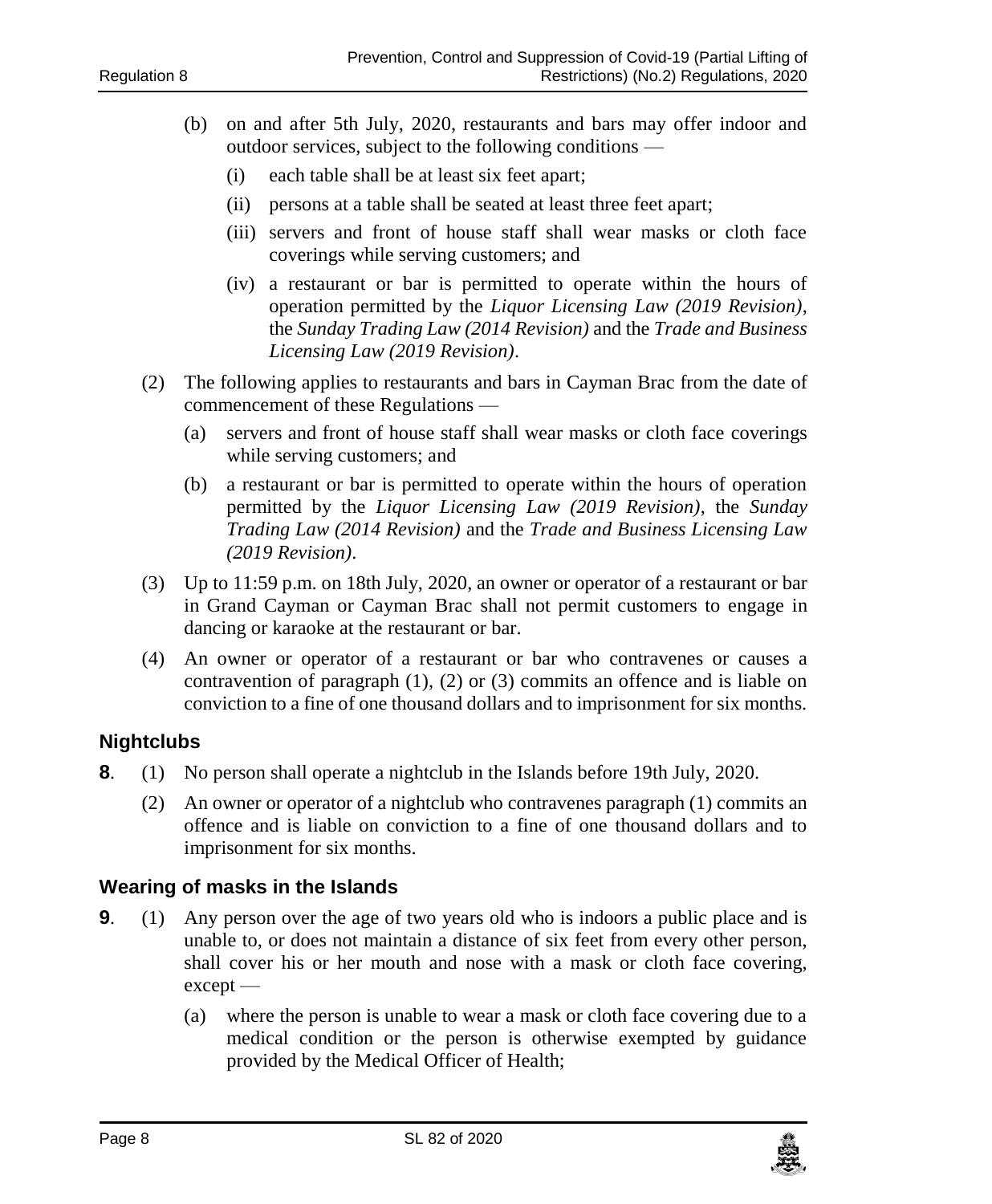- (b) where the person is sitting or eating, without talking, at his or her desk at the person's place of employment; or
- (c) where the person is a customer who is indoors a bar or restaurant and is sitting at a table inside of the bar or restaurant.
- (2) A person who refusesto wear a mask or cloth face covering because of a medical condition shall not be required to produce documentation verifying the condition.
- (3) Paragraph (1) applies to all employees and customers of businesses and other organisations open to the public.
- (4) All persons are also required to wear masks or cloth face coverings when providing or using the services of any taxi or ride-sharing, or similar public transport service or while within an enclosed or semi-enclosed waiting area for the transport service.
- (5) The Medical Officer of Health shall issue written guidance to implement the provisions of this regulation, which shall include guidance for the use of masks or cloth face coverings by children between the ages of two and ten years old.
- (6) The guidance under paragraph (5) shall be published in the *Gazette*, in any other official Government website or official means of communication.
- (7) Where a customer refuses to wear a mask or cloth face covering for non-medical reasons, the owner or operator of a public place may refuse entry to the person.
- (8) This regulation applies to all of the Islands.

#### <span id="page-8-0"></span>**10. Prohibition on holding of public meeting, procession or festive ceremony in Grand Cayman and Cayman Brac**

- **10**. (1) Subject to regulation 3(1), for the purposes of preventing, controlling and suppressing the spread of the virus, no person shall hold any public meeting, procession or festive ceremony in Grand Cayman or Cayman Brac until further notice or until such date as the Cabinet may by notice specify.
	- (2) A notice under paragraph (1) shall be published in the *Gazette,* in any other official Government website or official means of communication.
	- (3) A person who contravenes paragraph (1) commits an offence and is liable on conviction to a fine of one thousand dollars and to imprisonment for six months.

#### <span id="page-8-1"></span>**11. Restriction on certain activities and operations in Grand Cayman and Cayman Brac**

- **11**. (1) For the purposes of preventing, controlling and suppressing the spread of the virus in Grand Cayman, no person shall —
	- (a) up to 11.59 p.m. on 4th July, 2020, visit or permit entry to any person to  $-$ 
		- (i) a strata gym; or

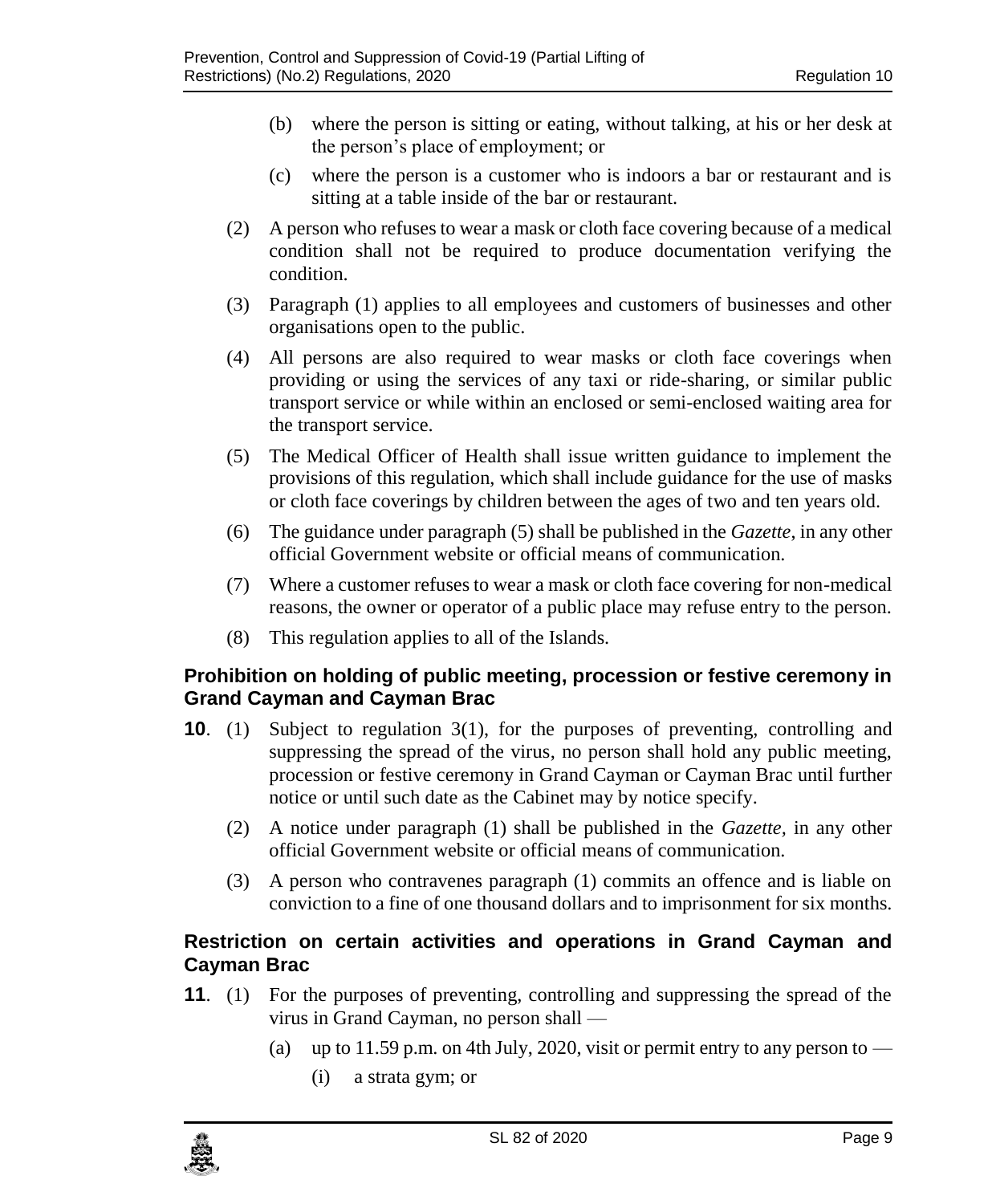- (ii) a public gym; or
- (b) up to 11.59 p.m. on 4th July, 2020, visit or permit entry to an educational institution, unless the person is involved in the distribution or collection of school supplies.
- (2) For the purposes of preventing, controlling and suppressing the spread of the virus in Grand Cayman and Cayman Brac, no person shall —
	- (a) host or attend a wedding which hosts more than twenty-five persons other than the bride, bridegroom, official witnesses and the marriage officer; or
	- (b) host or attend a funeral where there are more than twenty-five persons other than the six pallbearers, at least one officiant and essential mortuary staff.
- (3) A person who contravenes paragraph (1) or (2) commits an offence and is liable on conviction to a fine of one thousand dollars and to imprisonment for six months.

#### <span id="page-9-0"></span>**12. Restriction on visitation in Grand Cayman and Cayman Brac**

- **12.** (1) With the exception of
	- (a) the Medical Officer of Health or a person authorised by the Medical Officer of Health in the case of Grand Cayman; and
	- (b) the Director of the Sister Islands Health Services or a person authorised by the Director of the Sister Islands Health Services in the case of Cayman Brac,

for the purposes of surveillance or management of a person in quarantine or isolation, no person shall visit or be permitted to visit a place or a person referred to in paragraph (2).

- (2) The following are the places and persons referred to in paragraph  $(1)$ 
	- (a) a place or facility of quarantine or isolation;
	- (b) a detainee in a prison or place of detention; or
	- (c) a patient in a health care facility.
- (3) No person shall, except with the written permission of
	- (a) the Medical Officer of Health in the case of Grand Cayman; and
	- (b) the Director of the Sister Islands Health Services in the case of Cayman Brac,

visit or be permitted to visit a residential home care facility.

(4) A person who contravenes paragraph (1) or (3) commits an offence and is liable on conviction to a fine of one thousand dollars and to imprisonment for six months.

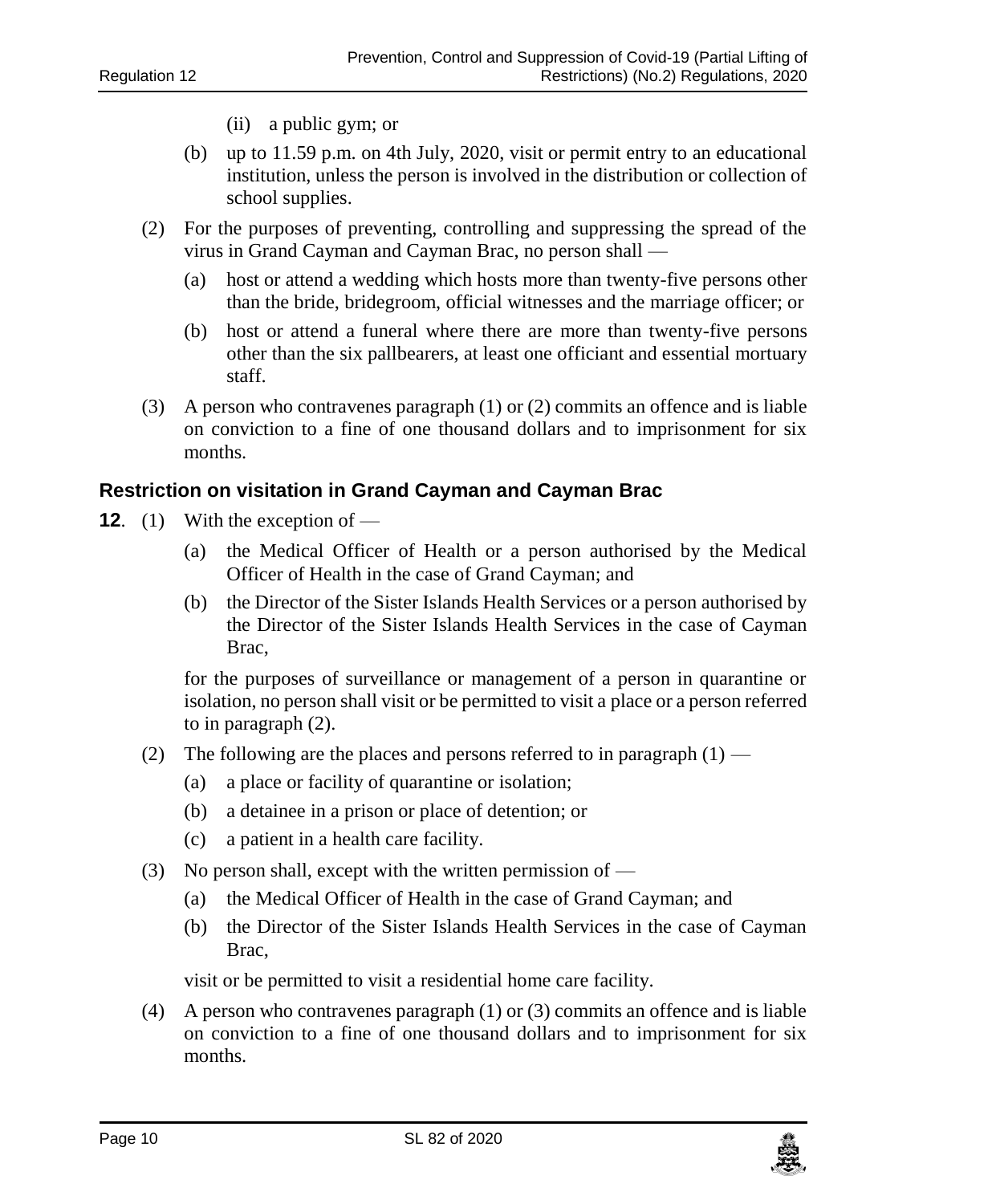#### <span id="page-10-0"></span>**13. Exercise in Grand Cayman**

- **13**. (1) On and after 21st June, 2020, a person may exercise at any time but shall be subject to the public meeting and distance requirements of these Regulations.
	- (2) Notwithstanding paragraph  $(1)$ 
		- (a) a person shall not exercise in a strata gym or public gym before 5th July, 2020; and
		- (b) a person shall not engage in contact sports before 19th July, 2020.
	- (3) A person who contravenes paragraph (1) or (2) commits an offence and is liable on conviction to a fine of one thousand dollars and to imprisonment for six months.

#### <span id="page-10-1"></span>**14. Public Transport in Grand Cayman and Cayman Brac**

- **14.** (1) An operator of a taxi or an omnibus in Grand Cayman or Cayman Brac shall only drive such taxi or omnibus on the following conditions —
	- (a) only half of the total seating capacity of the taxi or omnibus is used at any time;
	- (b) seating in the taxi or omnibus is staggered in such a way that each passenger is able to distance himself or herself as far as possible from the other passenger and the driver; and
	- (c) all persons, including the driver of the taxi or omnibus, shall wear masks or cloth face coverings when in the taxi or omnibus.
	- (2) A person who contravenes paragraph  $(1)(a)$  commits an offence and is liable on conviction to a fine of one thousand dollars and to imprisonment for six months.

#### <span id="page-10-2"></span>**15. Scuba diving and snorkelling in Grand Cayman**

- **15**. (1) Subject to paragraph (2), no person shall rent any scuba or snorkelling equipment to any customer for any scuba diving or snorkelling activity, including for any training in scuba diving or snorkelling.
	- (2) Paragraph (1) does not apply to dive tanks.
	- (3) A person who contravenes paragraph (1) commits an offence and is liable on conviction to a fine of one thousand dollars and to imprisonment for six months.

#### <span id="page-10-3"></span>**16. Travelling by boat for pleasure - Grand Cayman**

- **16**. (1) Subject to this regulation in Grand Cayman, on and after 21st June, 2020 a person may use a boat on any day subject to the following conditions —
	- (a) no more than ten persons shall be on any boat; and
	- (b) no person shall travel by boat for pleasure to visit Cayman Brac or Little Cayman.

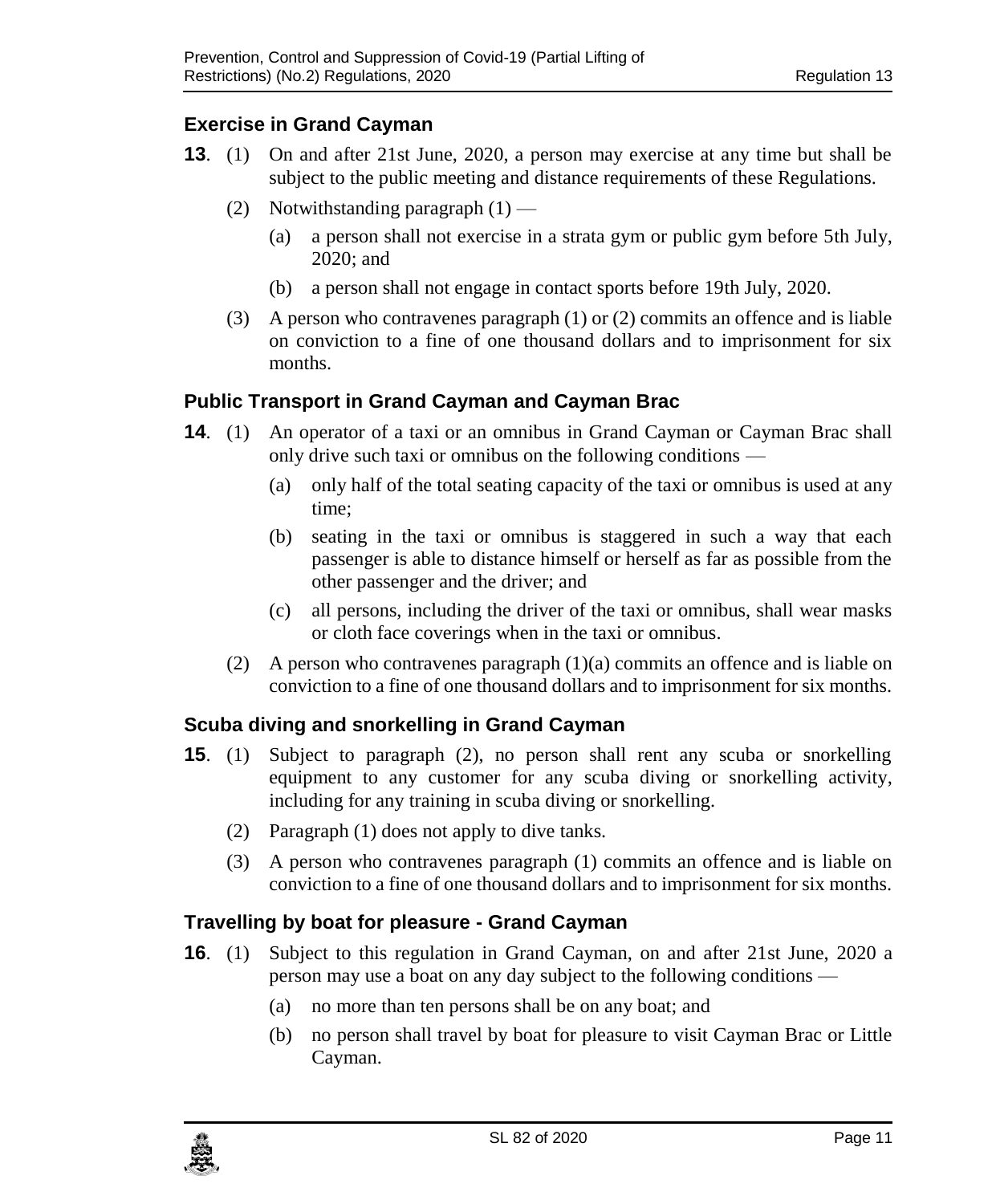- (2) Notwithstanding paragraph (1), no person shall, before 19th July, 2020, operate or manoeuvre a boat so as to congregate or gather with any other person on any other boat or vessel where the number of persons gathering exceeds ten persons.
- (3) Notwithstanding paragraphs (1) and (2), no person shall, before 19th July, 2020, congregate or conduct any boating activity in the waters in the areas specified in the Schedule.
- (4) A person who contravenes paragraph (1), (2) or (3) commits an offence and is liable on conviction to a fine of one thousand dollars and to imprisonment for six months.

#### <span id="page-11-0"></span>**17. Travelling by boat for pleasure - Cayman Brac**

- **17.** (1) In Cayman Brac, a person may use a boat on any day subject to the following conditions —
	- (a) no more than ten persons shall be on a boat; and
	- (b) no person shall travel by boat for pleasure to visit Grand Cayman.
	- (2) A person who contravenes paragraph (1) commits an offence and is liable on conviction to a fine of one thousand dollars and to imprisonment for six months.

#### <span id="page-11-1"></span>**18 Travel between the Islands**

- **18**. (1) Subject to this regulation, any person may travel between the Islands by air transport.
	- (2) Persons who carry out essential services in the Islands may travel between the Islands by air transport or by boat.
	- (3) Subject to paragraph (2) and this regulation, no person in Grand Cayman is permitted to travel by boat to Cayman Brac or Little Cayman except for the transport of freight to Cayman Brac or Little Cayman.
	- (4) Persons travelling to Cayman Brac or Little Cayman from Grand Cayman by air transport or by boat to carry out essential services as provided in paragraph (2) are not required to be quarantined or isolated in accordance with the Law and the regulations made thereunder.
	- (5) Up to 11.59 p.m. on 4th July, 2020, a person who wishes to travel from Grand Cayman to Cayman Brac or Little Cayman shall —
		- (a) prior to travelling  $-$ 
			- (i) notify the Medical Officer of Health of the proposed travel;
			- (ii) remain at a place of isolation as specified by the Medical Officer of Health for a period of not less than fourteen days; and
			- (iii) be tested for the virus; and
		- (b) only be permitted to travel after such test has been declared to be negative by the Medical Officer of Health.

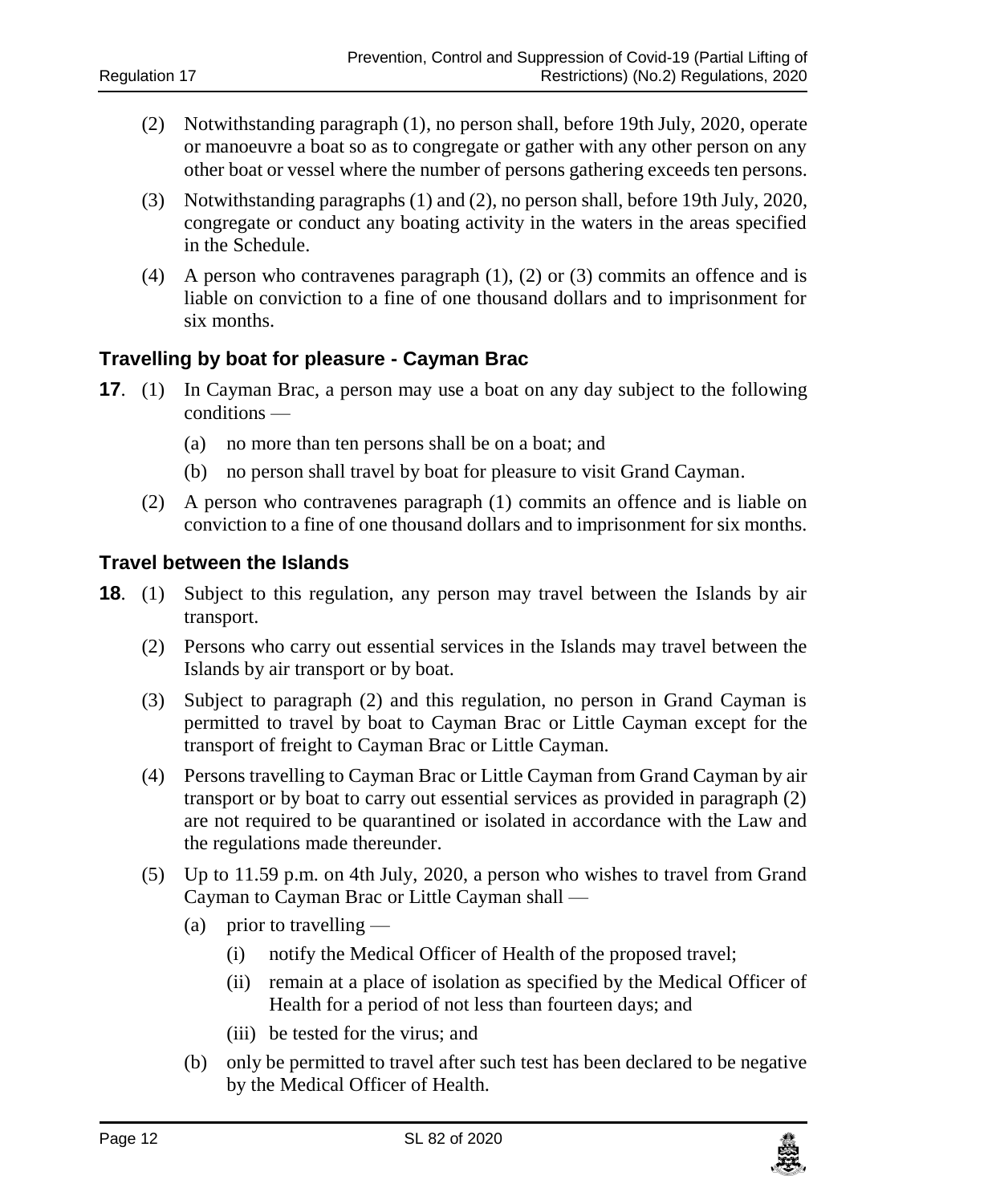- (6) Where a person referred to in paragraph (5) has tested negative for the virus, the person shall be transported immediately after the person has received the results to the airport for boarding, by a person assigned by the Medical Officer of Health.
- (7) On and after 5th July, 2020, a person who wishes to travel from Grand Cayman to Cayman Brac or Little Cayman shall —
	- (a) within forty-eight hours prior to travelling
		- (i) notify the Medical Officer of Health of the proposed travel; and
		- (ii) be tested for the virus; and
	- (b) only be permitted to travel after such test has been declared to be negative by the Medical Officer of Health.
- (8) Where a person referred to in paragraph (7) has tested negative for the virus, the person shall be transported immediately after the person has received the results to the airport for boarding, by a person assigned by the Medical Officer of Health.
- (9) For the purposes of this regulation, "**essential services**" includes services provided by the following persons —
	- (a) medical personnel;
	- (b) engineers;
	- (c) crane operators;
	- (d) truck operators;
	- (e) utility workers;
	- (f) persons employed to physically deliver propane gas to premises or to otherwise deal with propane gas;
	- (g) persons engaged in the exercise of Cabinet, parliamentary or judicial duties;
	- (h) civil servants designated as essential workers by the Chief Officer of the Portfolio of the Civil Service;
	- (i) officers of the Royal Cayman Islands Police Service referred to in section 3 of the *Police Law (2017 Revision);*
	- (j) customs and border control officers of the Customs and Border Control Service established under section 3 of the *Customs and Border Control Law, 2018;*
	- (k) officers of the Fire Brigade established under section 3 of the *Fire Brigade Law (2006 Revision);*
	- (l) prison officers;
	- (m) persons providing security services; and
	- (n) such other persons as approved by —

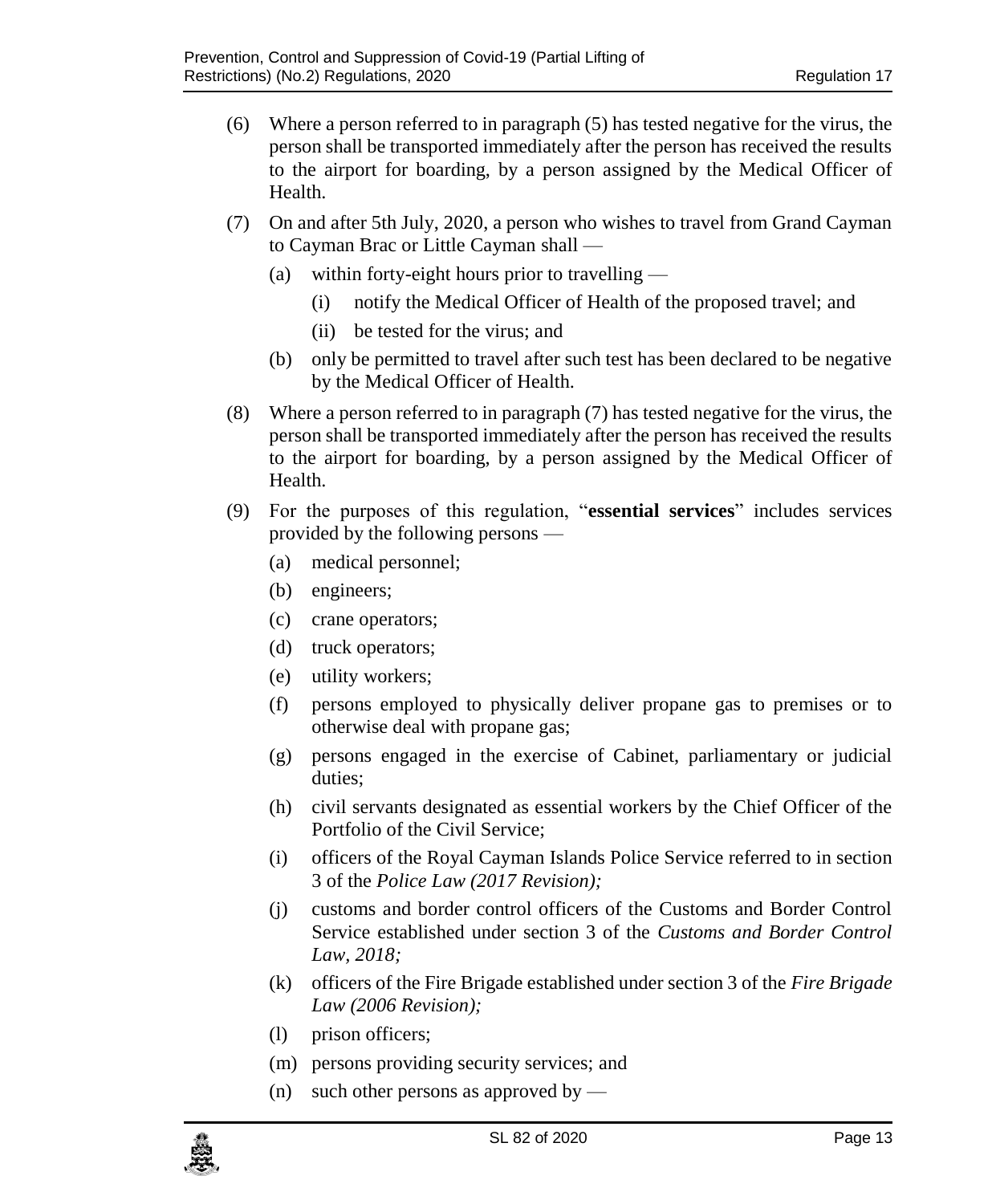- (i) the Medical Officer of Health, in the case of Grand Cayman; and
- (ii) the Director of the Sister Islands Health Services, the District Commissioner for Cayman Brac and Little Cayman or the Deputy of the District Commissioner in the case of Cayman Brac or Little Cayman.
- (10) A person who contravenes paragraph (3), (5) or (7) commits an offence and is liable on conviction to a fine of one thousand dollars and to imprisonment for six months.

#### <span id="page-13-0"></span>**19. Repeal of the Prevention, Control and Suppression of Covid-19 (Partial Lifting of Restrictions) Regulations, 2020**

**19.** The *Prevention, Control and Suppression of Covid-19 (Partial Lifting of Restrictions) Regulations, 2020* are repealed.

#### <span id="page-13-1"></span>**21 Expiry**

**20.** These Regulations shall continue in force until 2nd August, 2020 or until such later date as the Cabinet may specify by notice in the *Gazette*, in any other official Government website or official means of communication.